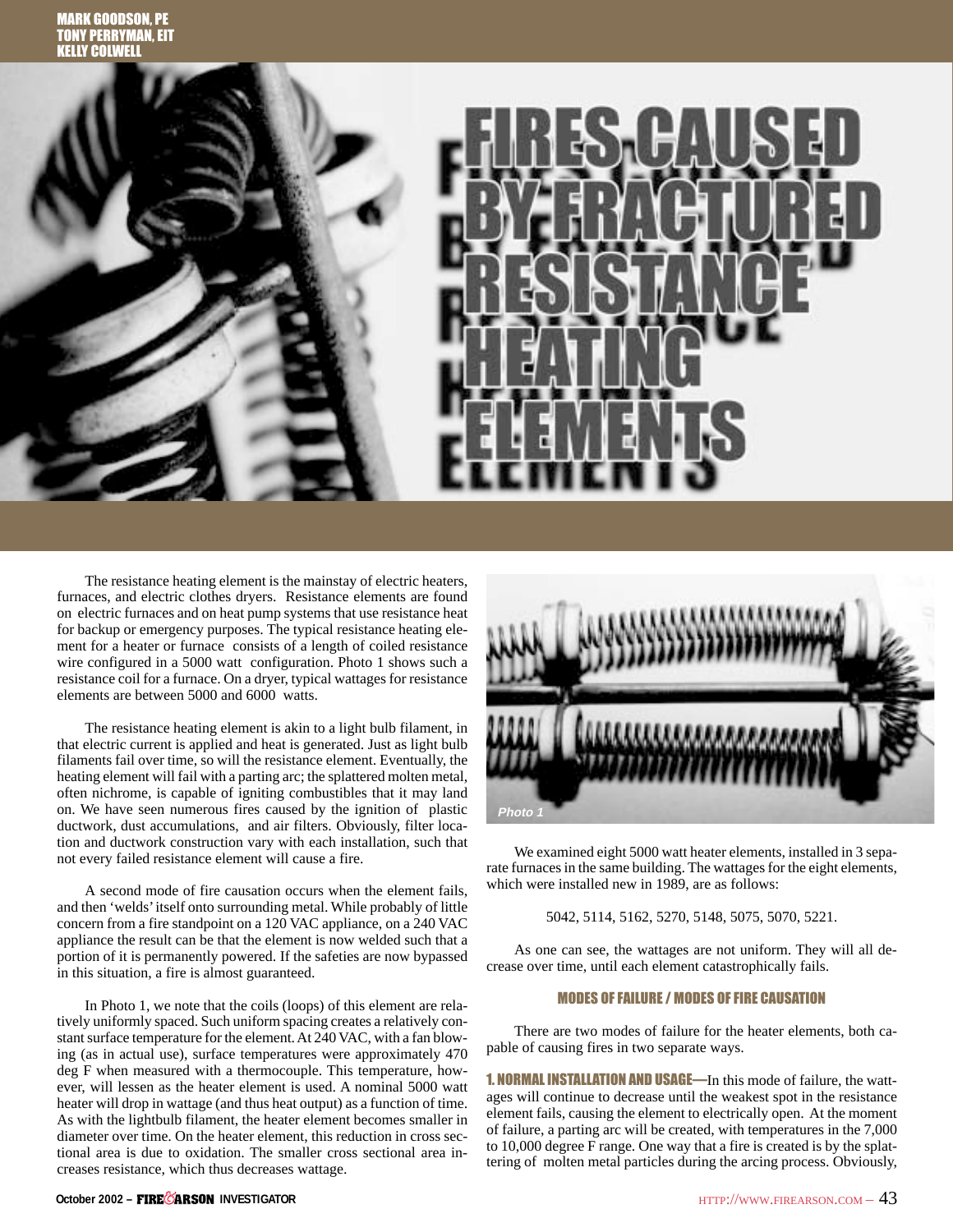there must be nearby combustibles that are capable of being ignited by the molten nichrome.

A second manner of fire causation occurs when the failing element welds itself onto the grounded metal frame. Photo 2 shows a furnace heating element where this has occurred. Diagram 1 shows the



schematic of this element, before and after failure. On a 240 VAC appliance, because often only one leg is switched, the other leg is continually powered. The now shorted element will continue to heat, without benefit of a high-limit thermostat or Thermal Cut Off (TCO). The



heating can go on for hours or days until a fire is created; once again, we do need combustibles for ignition to occur. The heat that is generated from a normally operating heating element will be dispersed by the air from the blower; when the heater has welded and is on continually, the heat flux will accumulate because there are no air currents to remove the flux.

Lifetime in this mode of failure (normally installed element) is determined by the quality of materials and the applied voltage. If the voltage increases 1 percent above the nameplate rating, we have a roughly 2 percent increase in wattage, which will decrease life. Likewise, any drop in voltage will correspondingly increase element life.

2. IMPROPER INSTALLATION—The failure that occurs because of improper installation is the more common failure that we have noted. Invariably, a heating element that is improperly installed is one that is a replacement or retrofit unit. The replacement units come in a long coil that has

not been extended. It is up to the installer to route the heater element, which resembles a coiled spring, through the various ceramic standoffs. Invariably, the spacings on the coils are spaced erratically. We have witnessed some installations where adjacent coils are touching each other, leading to a lessening of overall resistance and increasing heater current (and wattage). A second problem with this lack of uniformity is the concentration of heat flux where adjacent coils are too close together. Both of these factors are what causes the much reduced life on a heating element.

Photo 3 shows a resistance heating element that came from a failed furnace; the furnace had two elements, and this is the one that did not fail. Surface temperatures varied from 460 to 790 degrees F, depending on turns density. This increased temperature results in a severe increase of oxidation rate where the turns are dense, and a corresponding decrease in element life. Photo 4 shows the infrared thermogram of this same heating element when powered.



The element depicted in photos 3-4 came from a furnace that had a second element, with the second element being the one that caused the fire. The failed element is depicted in photos 5 and 6. Photo 5 is a photomicrograph of the element in portions that are appropriately spaced. Photo 6, shows the increased turn density that was responsible for the failure. Also note that there are 'balls' of splattered metal from the heating element's base material, these having been generated in the arcing process. It is these balls that caused ignition of nearby combustibles.